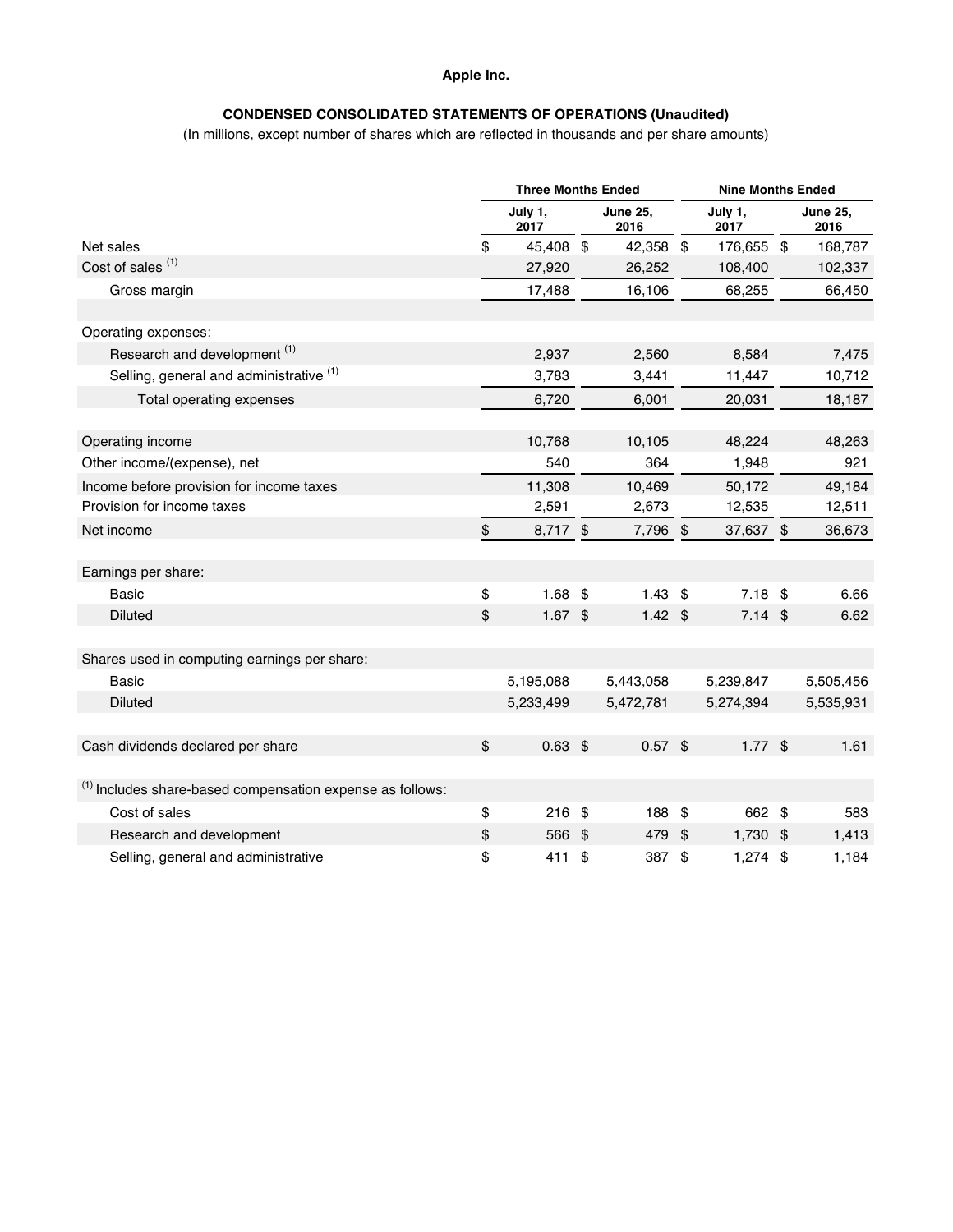### **Apple Inc.**

# **CONDENSED CONSOLIDATED BALANCE SHEETS (Unaudited)**

(In millions, except number of shares which are reflected in thousands and par value)

|                                                                                                                                                                        | July 1,<br>2017  | September 24,<br>2016 |                 |
|------------------------------------------------------------------------------------------------------------------------------------------------------------------------|------------------|-----------------------|-----------------|
| <b>ASSETS:</b>                                                                                                                                                         |                  |                       |                 |
| Current assets:                                                                                                                                                        |                  |                       |                 |
| Cash and cash equivalents                                                                                                                                              | \$<br>18,571 \$  |                       | 20,484          |
| Short-term marketable securities                                                                                                                                       | 58,188           |                       | 46,671          |
| Accounts receivable, less allowances of \$55 and \$53, respectively                                                                                                    | 12,399           |                       | 15,754          |
| Inventories                                                                                                                                                            | 3,146            |                       | 2,132           |
| Vendor non-trade receivables                                                                                                                                           | 10,233           |                       | 13,545          |
| Other current assets                                                                                                                                                   | 10,338           |                       | 8,283           |
| Total current assets                                                                                                                                                   | 112,875          |                       | 106,869         |
| Long-term marketable securities                                                                                                                                        | 184,757          |                       | 170,430         |
|                                                                                                                                                                        | 29,286           |                       | 27,010          |
| Property, plant and equipment, net<br>Goodwill                                                                                                                         | 5,661            |                       | 5,414           |
| Acquired intangible assets, net                                                                                                                                        | 2,444            |                       | 3,206           |
| Other non-current assets                                                                                                                                               | 10,150           |                       | 8,757           |
| <b>Total assets</b>                                                                                                                                                    | \$<br>345,173 \$ |                       | 321,686         |
|                                                                                                                                                                        |                  |                       |                 |
| <b>LIABILITIES AND SHAREHOLDERS' EQUITY:</b>                                                                                                                           |                  |                       |                 |
| <b>Current liabilities:</b>                                                                                                                                            |                  |                       |                 |
| Accounts payable                                                                                                                                                       | \$<br>31,915 \$  |                       | 37,294          |
| Accrued expenses                                                                                                                                                       | 23,304           |                       | 22,027          |
| Deferred revenue                                                                                                                                                       | 7,608            |                       | 8,080           |
| Commercial paper                                                                                                                                                       | 11,980           |                       | 8,105           |
| Current portion of long-term debt                                                                                                                                      | 6,495            |                       | 3,500           |
| <b>Total current liabilities</b>                                                                                                                                       | 81,302           |                       | 79,006          |
|                                                                                                                                                                        | 2,984            |                       |                 |
| Deferred revenue, non-current                                                                                                                                          |                  |                       | 2,930<br>75,427 |
| Long-term debt<br>Other non-current liabilities                                                                                                                        | 89,864<br>38,598 |                       | 36,074          |
|                                                                                                                                                                        |                  |                       |                 |
| <b>Total liabilities</b>                                                                                                                                               | 212,748          |                       | 193,437         |
| Commitments and contingencies                                                                                                                                          |                  |                       |                 |
|                                                                                                                                                                        |                  |                       |                 |
| Shareholders' equity:                                                                                                                                                  |                  |                       |                 |
| Common stock and additional paid-in capital, \$0.00001 par value: 12,600,000 shares<br>authorized; 5,169,782 and 5,336,166 shares issued and outstanding, respectively | 34,445           |                       | 31,251          |
| Retained earnings                                                                                                                                                      | 98,525           |                       | 96,364          |
| Accumulated other comprehensive income/(loss)                                                                                                                          | (545)            |                       | 634             |
| Total shareholders' equity                                                                                                                                             | 132,425          |                       | 128,249         |
| Total liabilities and shareholders' equity                                                                                                                             | \$<br>345,173 \$ |                       | 321,686         |